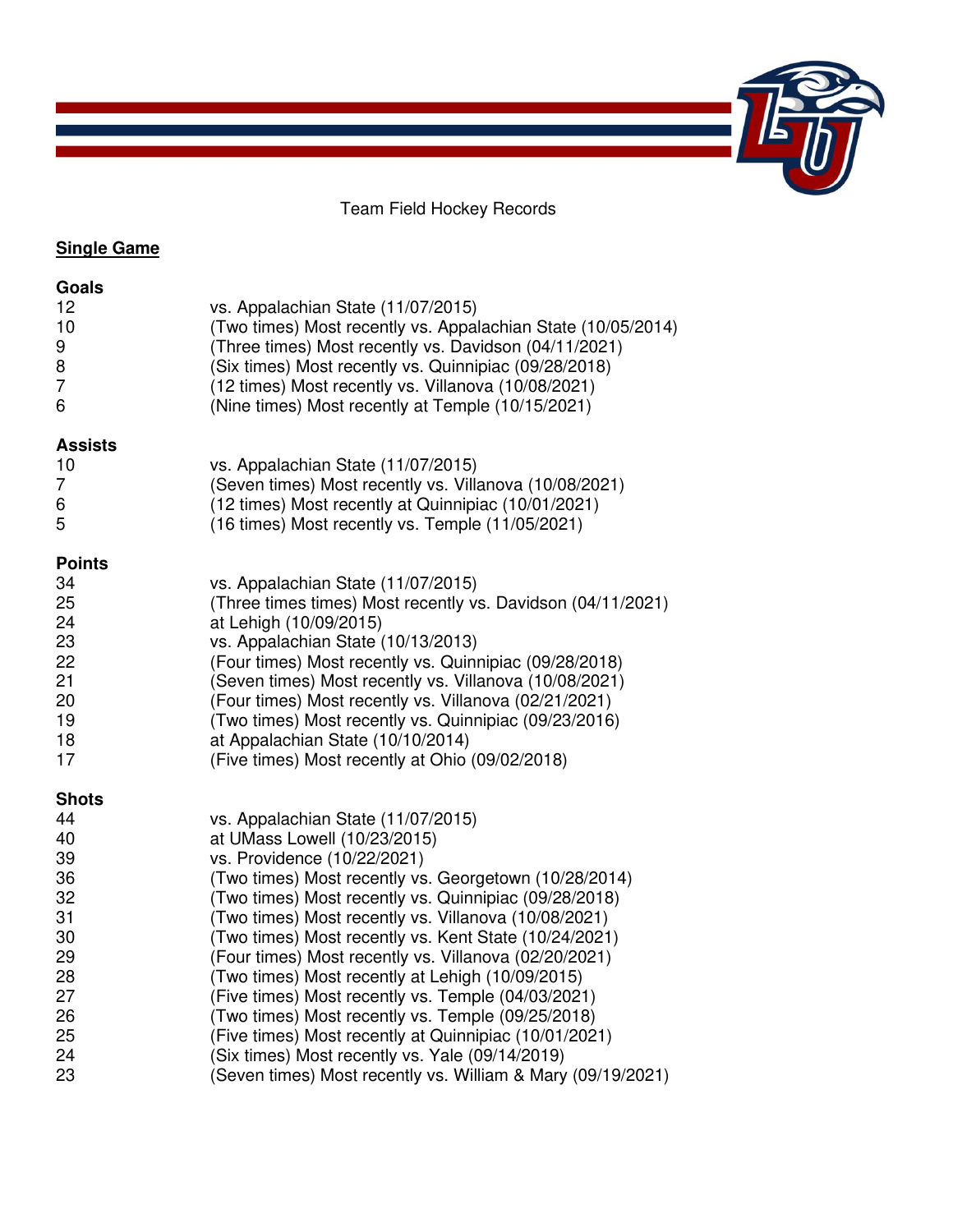#### **Saves**

| (Two times) Most recently vs. Wake Forest (10/14/2011)<br>15 |  |
|--------------------------------------------------------------|--|
|--------------------------------------------------------------|--|

- 14 (Two times) Most recently vs. UConn (03/14/2021)<br>13 (Two times) Most recently at Lehigh (08/26/2012)
- 13 (Two times) Most recently at Lehigh (08/26/2012)<br>12 (Three times) Most recently at Duke (03/21/2021)
- 12 (Three times) Most recently at Duke (03/21/2021)<br>11 (Three times) Most recently at Duke (08/26/2018)
- 11 (Three times) Most recently at Duke (08/26/2018)<br>10 (Six times) Most recently vs. Northwestern (09/07/
- 10 (Six times) Most recently vs. Northwestern (09/07/2021)<br>9 (13 times) Most recently vs. Maryland (11/19/2021)
- 9 (13 times) Most recently vs. Maryland (11/19/2021)

# **Penalty Corners**

| 22 | vs. Lindenwood (11/06/2011)                           |
|----|-------------------------------------------------------|
| 20 | (Two times) Most recently vs. Houghton (11/05/2011)   |
| 17 | vs. Christopher Newport (09/11/2011)                  |
| 14 | (Six times) Most recently vs. Temple (04/03/2021)     |
| 13 | (Five times) Most recently at Quinnipiac (10/01/2021) |
| 12 | (Nine times) Most recently vs. Villanova (10/08/2021) |

## **Single Season**

| Wins<br>20<br>17<br>16<br>14<br>13<br>13<br>12<br>10<br>8<br>8             | F2021<br>2013<br>2012<br>2014<br>S2021<br>2018<br>2015<br>2019<br>2017<br>2016 |
|----------------------------------------------------------------------------|--------------------------------------------------------------------------------|
| Goals<br>82<br>80<br>80<br>76<br>66<br>57<br>61<br>51<br>49<br>45          | 2013<br>F2021<br>2015<br>2014<br>2018<br>S2021<br>2012<br>2019<br>2016<br>2017 |
| <b>Assists</b><br>69<br>57<br>56<br>56<br>53<br>54<br>45<br>38<br>37<br>34 | F2021<br>2013<br>2018<br>2015<br>S2021<br>2014<br>2016<br>2019<br>2012<br>2017 |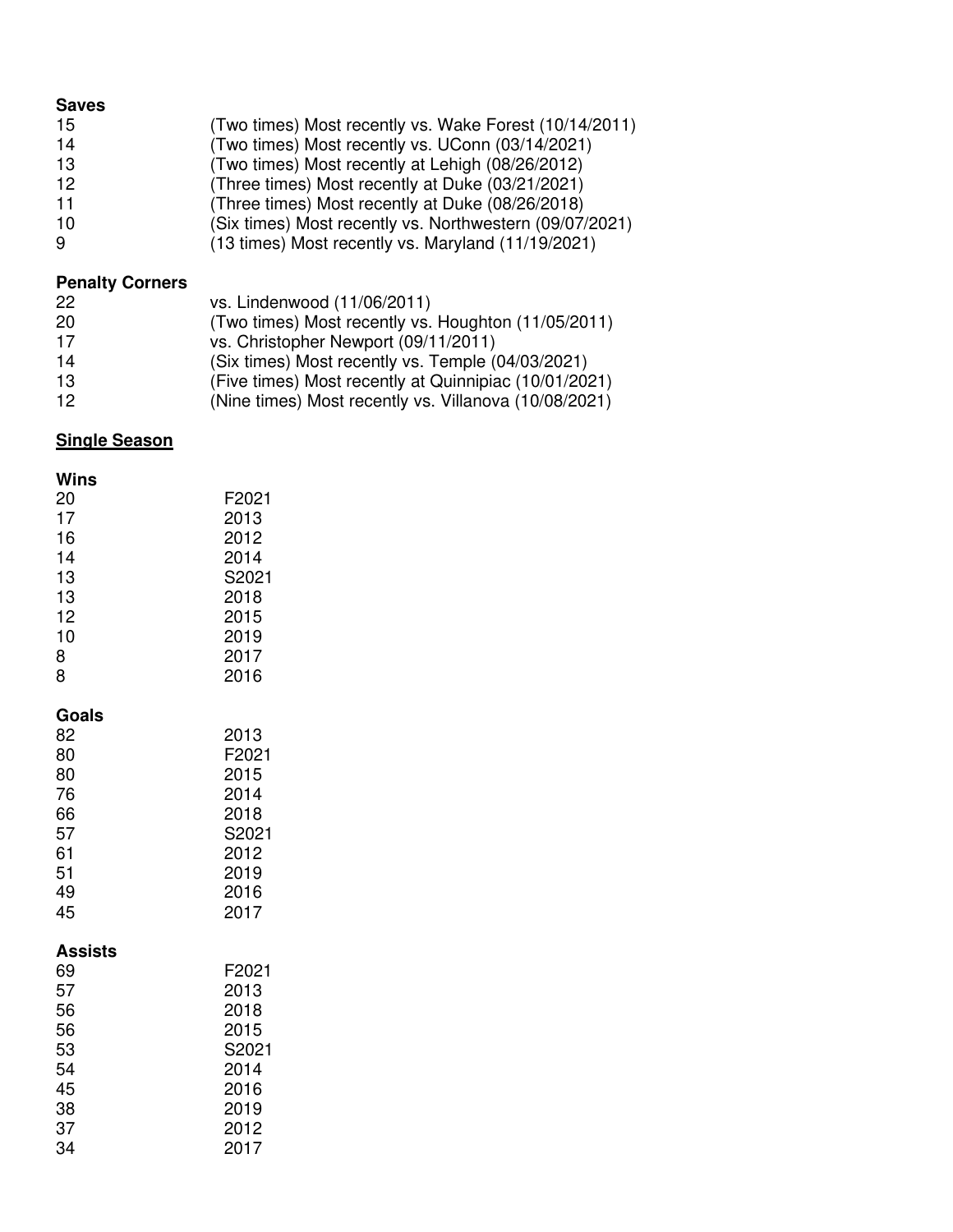| Points<br>229<br>221<br>216<br>206<br>188<br>167<br>159<br>143<br>140<br>124                            | F2021<br>2013<br>2015<br>2014<br>2018<br>S2021<br>2012<br>2016<br>2019<br>2017 |
|---------------------------------------------------------------------------------------------------------|--------------------------------------------------------------------------------|
| <b>Shots</b><br>406<br>381<br>361<br>354<br>338<br>319<br>271<br>261<br>256<br>253                      | F2021<br>2013<br>2015<br>2014<br>2012<br>2018<br>2019<br>S2021<br>2016<br>2017 |
| <b>Defensive Saves</b><br>7<br>6<br>6<br>5<br>5<br>4<br>4<br>$\begin{array}{c} 3 \\ 2 \\ 2 \end{array}$ | F2021<br>2016<br>2012<br>2014<br>2013<br>S2021<br>2017<br>2019<br>2018<br>2015 |
| Saves<br>131<br>120<br>107<br>97<br>89<br>85<br>84<br>78<br>71<br>70                                    | 2016<br>2011<br>2017<br>2012<br>2014<br>2015<br>2018<br>F2021<br>S2021<br>2013 |
| <b>Save Percentage</b><br>.807<br>.784<br>.769<br>.758<br>.757<br>.743<br>.713                          | S2021<br>2011<br>2013<br>2012<br>2016<br>F2021<br>2017                         |